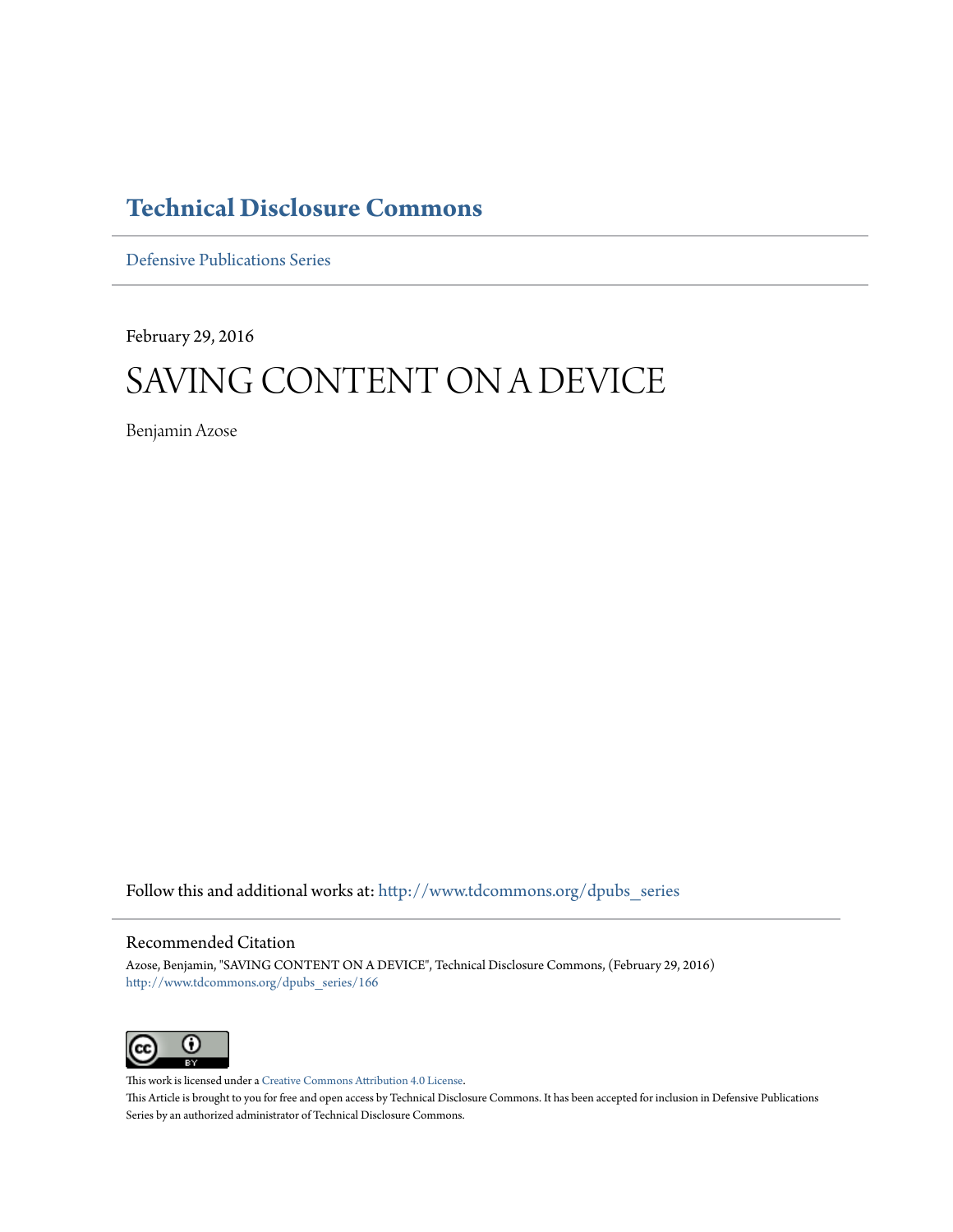#### **SAVING CONTENT ON A DEVICE**

#### ABSTRACT

A content saving system receives a request to download content to a device at a later time, determines a later time to download the content, and notifies the user regarding the downloaded content at an appropriate time. The system determines the later time to download content using one or more variables such as device location, device internet connectivity, device battery level, time-of-day, day-of-week, calendar entry information, etc. When the one or more variables are met, the device downloads the requested content. The system then determines an appropriate time to notify the user regarding the downloaded content using one or more predetermined conditions such as device location, device battery level, time-of-day, day-of-week, calendar entry, etc. When the predetermined conditions are met, the system provides a notification to the user about the downloaded content.

#### PROBLEM STATEMENT

When planning for a trip, a user may want to read or watch a list of long-form articles, magazines, books, novels, or videos on the flight or during the trip. However, the user might forget the list or fail to bring or download the content on the list prior to departing for the trip. At times, the user might bookmark certain web pages for reading later but has no time to download them before boarding the flight or otherwise entering a situation with no, low, or expensive internet connectivity. This may lead to inconvenience and make it almost impossible for the user to access the content at a desired time.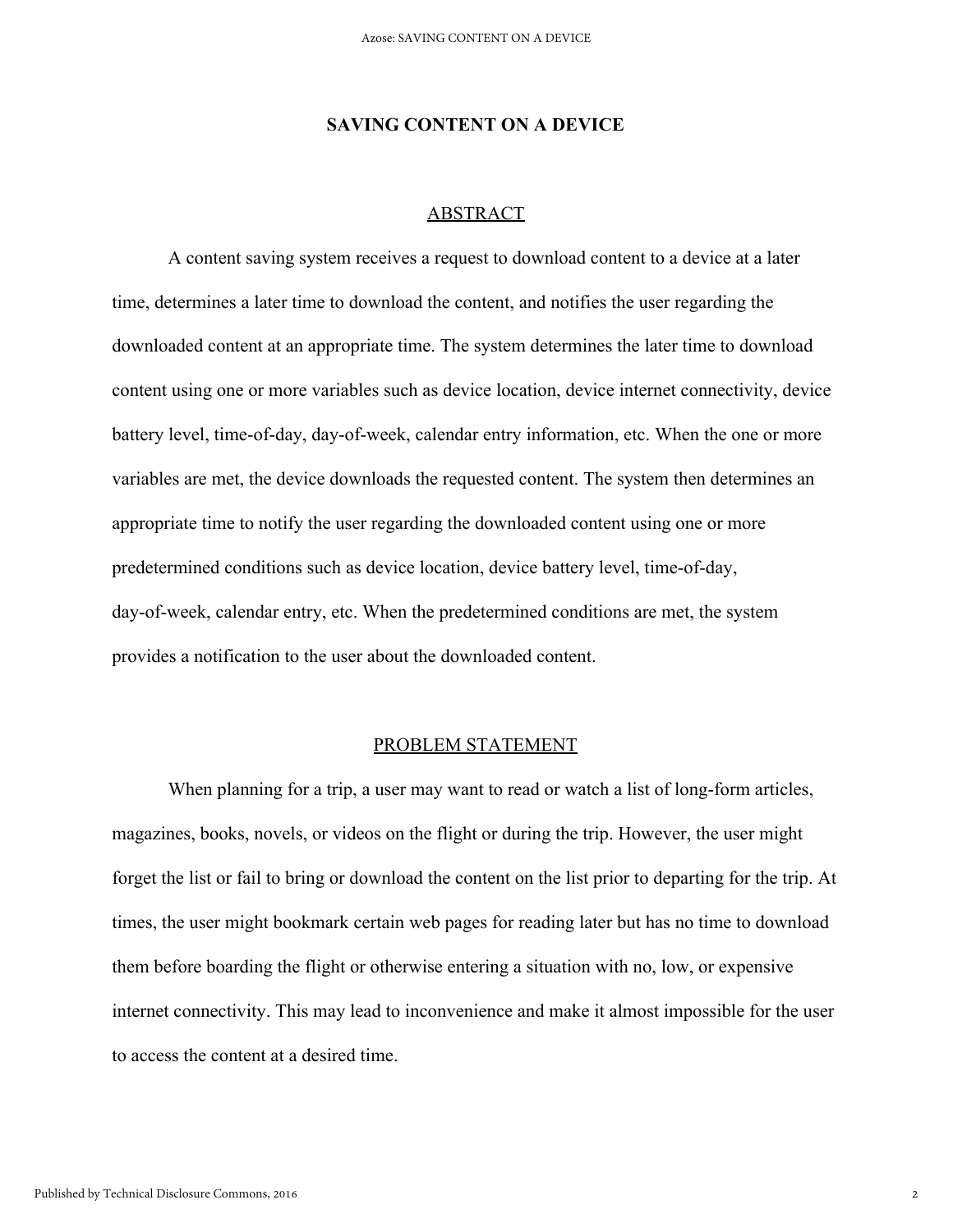#### DETAILED DESCRIPTION

The system and techniques described in this disclosure relate to a content saving system that downloads user-requested electronic content to a device at a later time and notifies the user that the downloaded content is available for consumption at an appropriate time. The system can be implemented in an Internet, an intranet, or another client and server environment. The client device can be any electronic device such as mobile device, a smartphone, a tablet, a handheld electronic device, a wearable device, a laptop, or a printing device etc.

Fig. 1 illustrates an example method 100 for saving and consuming content at appropriate times. The method 100 can be performed by a content saving system. The system receives 102 a request from a user to download content to be consumed at a desired, later time. The content may include, but not limited to an electronic document, an electronic form that needs to be filled in, a list of things to do, a list of places to visit, a website, a music album, a book, a video, or another type of electronic media. The content may further include an offline map for a destination based on user's itinerary, certain articles related to user's destination based on the user's email history, itinerary, to-do list, and calendar events. The content may include a web page that the user has bookmarked for reading at a later time which may or may not have a time-stamp of when the user wants the content to be returned, e.g., Monday at 8 am, or an event based time-stamp, e.g., "Before my flight to Boston." The content may also include short natural language strings that indicate what content the user wants later, e.g., voice commands for setting reminders about a certain survey form to be filled in.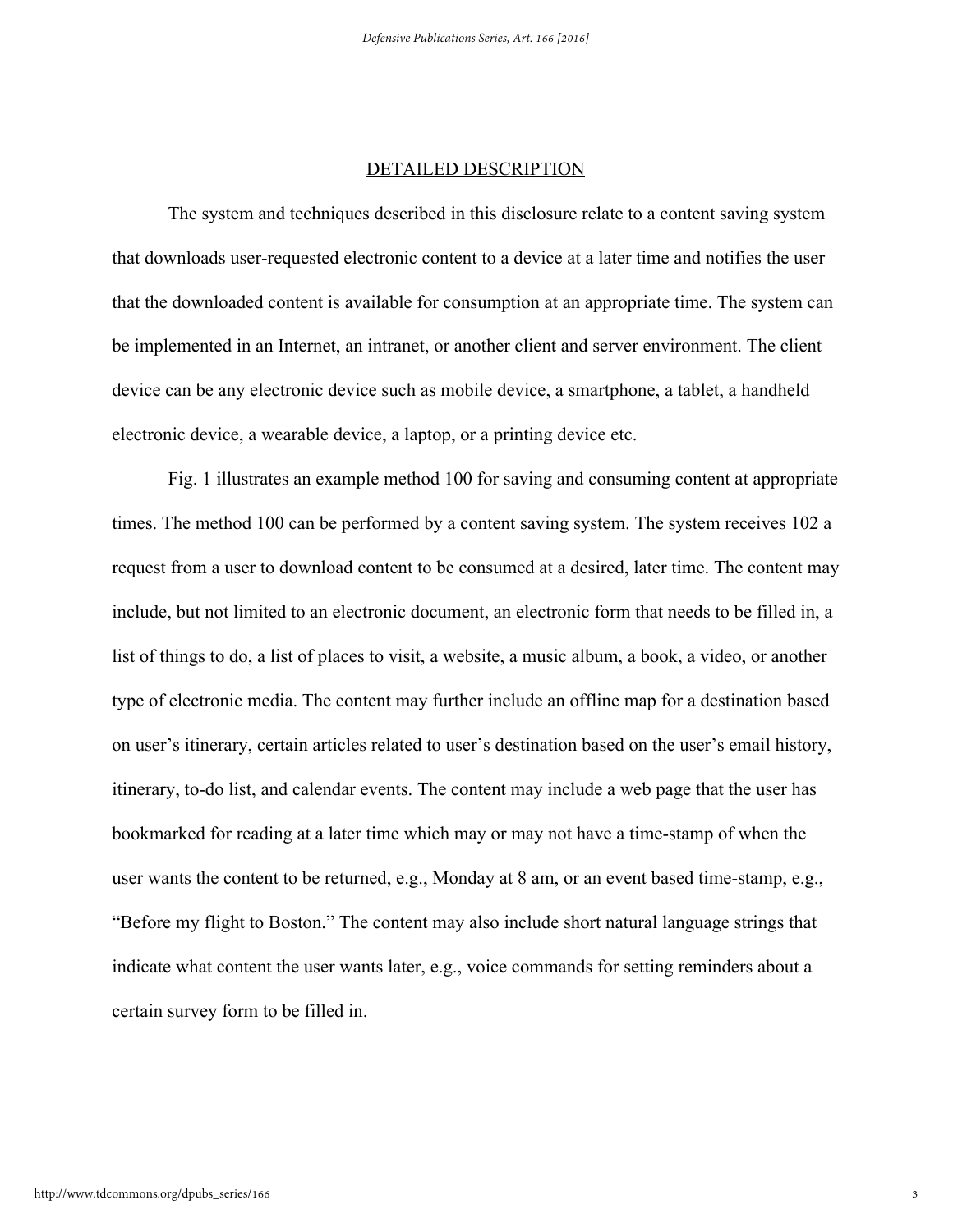The system determines 104 a later time to download the content using one or more variables. The one or more variables may include: WiFi connectivity of the user's mobile device, device's battery level, device's local storage capacity, time of day, etc. The variables may take into account the device activity at the time of downloading the content, e.g., active, on charging, in restricted mode, or idle. For example, if the device is currently in use by the user for playing music, the system may determine the feasibility of downloading content in the background in a manner that does not interrupt the user's interaction with the device. These variables may be predefined by the system or can be configured by the user. The system can automatically set the one or more variables or the user can input the one or more variables into the system via a settings menu. For example, the user can set the threshold battery level of the device or the threshold internet connectivity into the system. The one or more variables can be stored in a memory of the physical storage device, user's electronic device, in a cloud server, or in an account associated with the user, etc. Alternatively, or additionally, the system may prompt the user when the device is ready to download the content to be consumed later. The user may then reschedule the content to be downloaded at a later time based on a subsequent occurrence of the one or more variables, or the user can allow the content to be downloaded at that time.

When the variables are satisfied, the system downloads 108 the content before the desired time. When the variables are not satisfied, the system waits 106 for a pre-set amount of time and rechecks whether the variables are met so that the content can be downloaded before the desired time. Alternatively, or additionally, the user may also define a specific time for the system to recheck the variables via a prompt e.g. "check tonight" or "ask tomorrow morning". The downloaded content can be stored locally on the device so that the content is easily accessible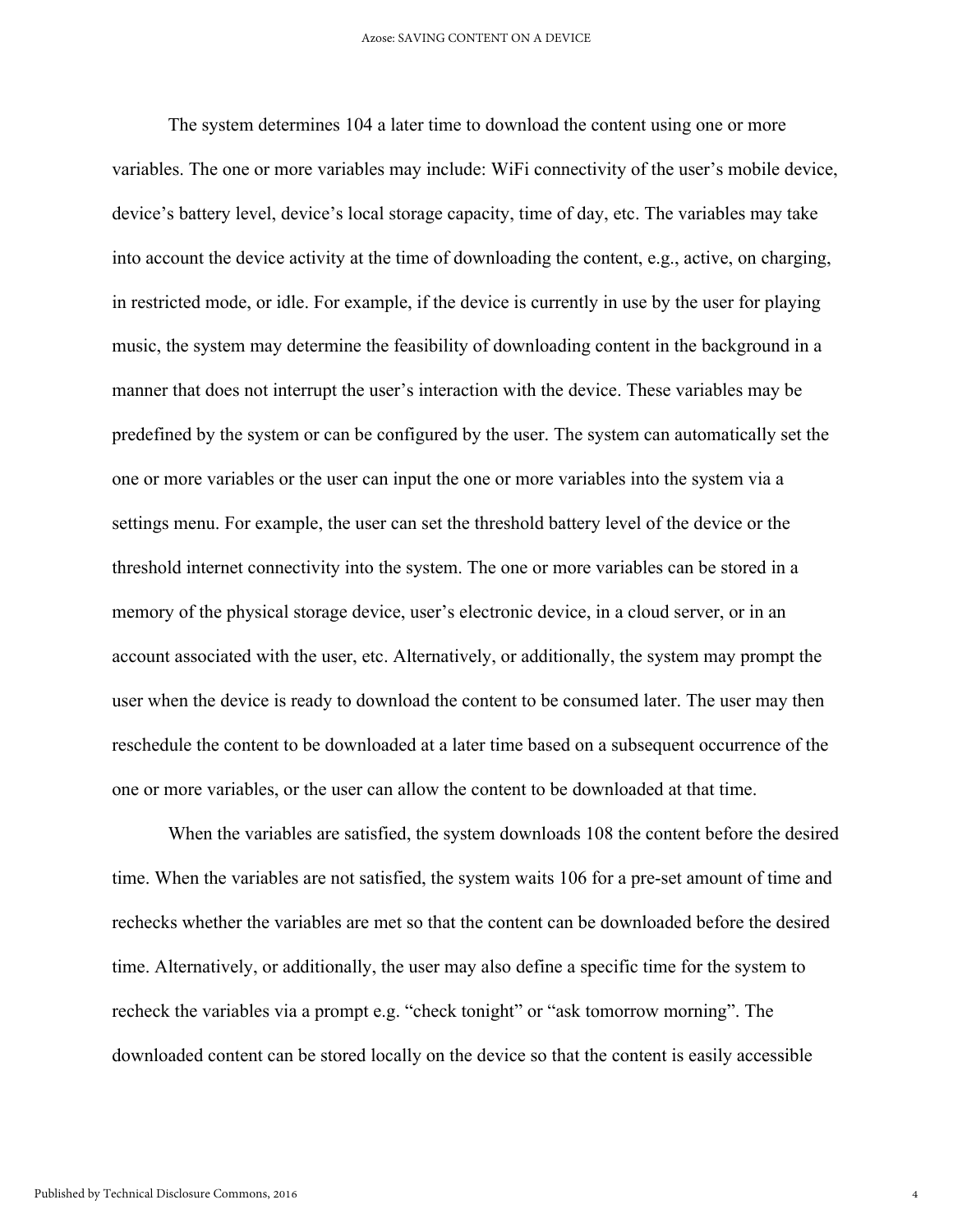when the user wants to consume the content. For example, the user may be interested in watching a video on a video streaming platform during an airplane flight. The system may download an offline version of the video when connected to wifi and store it locally at the mobile device for the user to watch during the flight.

The system provides 110 a notification to the user about the downloaded content at the desired time. The system may remind the user to consume the downloaded content at the desired time. The desired time may be either predefined by the user, if appropriate, or before a series of events, e.g., providing a notification about the downloaded video to the user when he/she is in the flight. Since the system has to download the content prior to notification, if the notification time is approaching, the device may overlook the "battery level" condition variable and download the content even when the battery is low. The system can notify the user using various notification techniques, e.g., e-mail notifications, reminder cards, message/ping notification, or any audio/visual notification.

Fig. 2a illustrates an example system 200 including a user interface representation 202 for saving content and making it available to be consumed at a desired time by a user. The system 200 can include a client device which can be a mobile phone, smartphone, tablet, laptop, touch screen device, or any other portable communication device which enables a user to download and consume content (204a, 204b, 204c) from Internet. The system 200 identifies and downloads the content (204a, 204b, 204c) when the predefined conditions for downloading the content (204a, 204b, 204c) are satisfied. The content (204a, 204b, 204c) can include various articles 204a, documents 204b, and books 204c, which the user may be interested in reading while on his trip. Alternatively, or additionally, the system 200 may determine related articles based on user's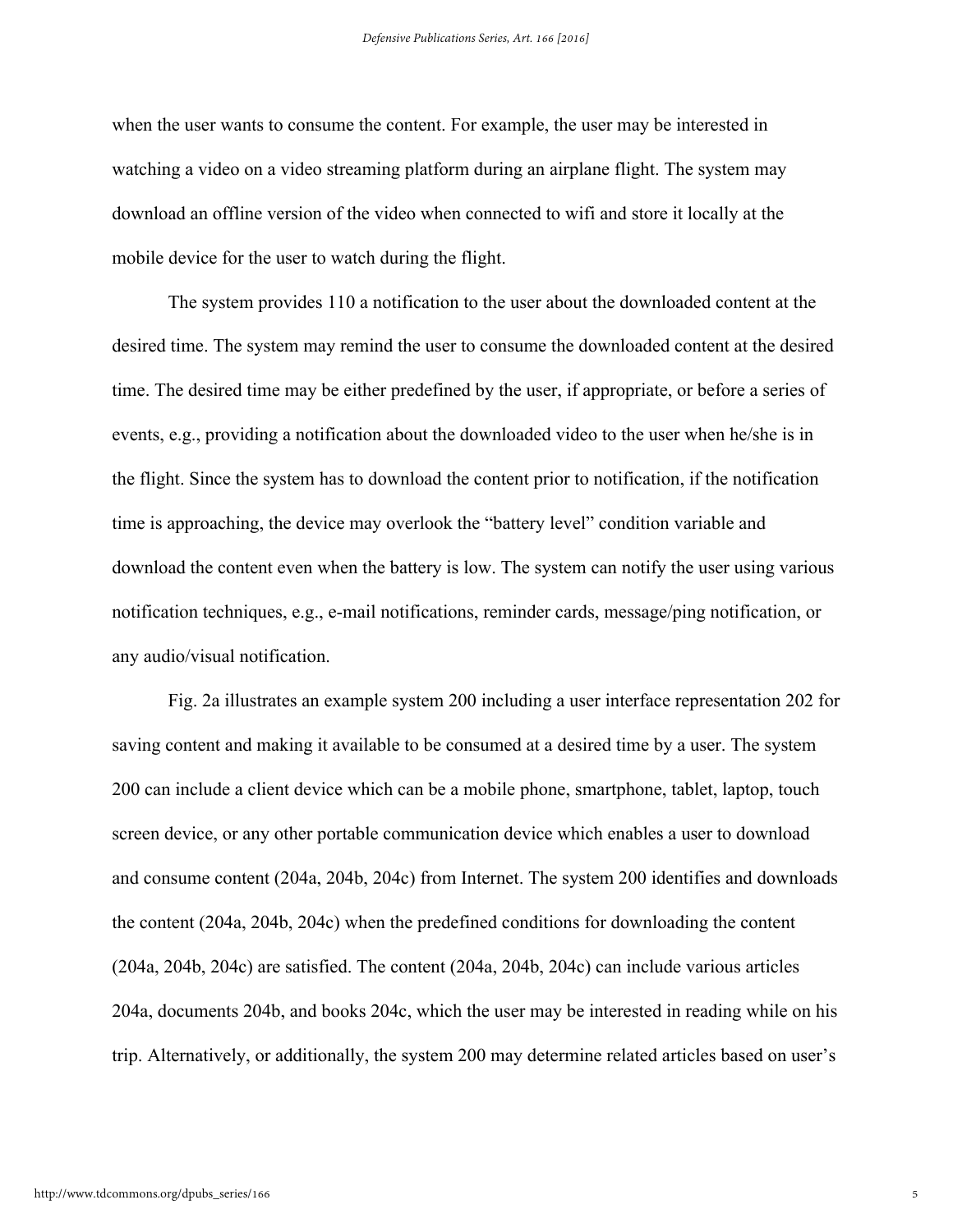itinerary and destination information and the user can be prompted to download these suggested articles which may be helpful during his/her trip. For example, the system 200 may determine from the email history and itinerary, that the user is going to start a trip to India on the next day; accordingly, the system may suggest and download certain related articles 204a which may be an interesting read for the user before he/she lands at the new place.

Fig. 2b illustrates the example system 200' providing a user interface (UI) representation of a notification 202' presented to the user about the downloaded content at the desired time. The notification 202' can be presented to the user at the desired time set by the user or the notifications can be configured to be presented based on priority of the content to be consumed by the user. Further, the UI may include options to view the downloaded content which when selected directly open the downloaded content on user's device. The UI may also include other option to snooze or dismiss the notifications and configuring the notifications to be provided again after a predetermined amount of time.

Fig. 3 is a block diagram of an exemplary environment that shows components of a system for implementing the techniques described in this disclosure. The environment includes client devices 310, servers 330, and network 340. Network 340 connects client devices 310 to servers 330. Client device 310 is an electronic device. Client device 310 may be capable of requesting and receiving data/communications over network 340. Example client devices 310 are personal computers (e.g., laptops), mobile communication devices, (e.g. smartphones, tablet computing devices), set-top boxes, game-consoles, embedded systems. Client device 310 may execute an application, such as a web browser 312 or 314 or a native application 316. Web applications 313 and 315 may be displayed via a web browser 312 or 314. Server 330 may be a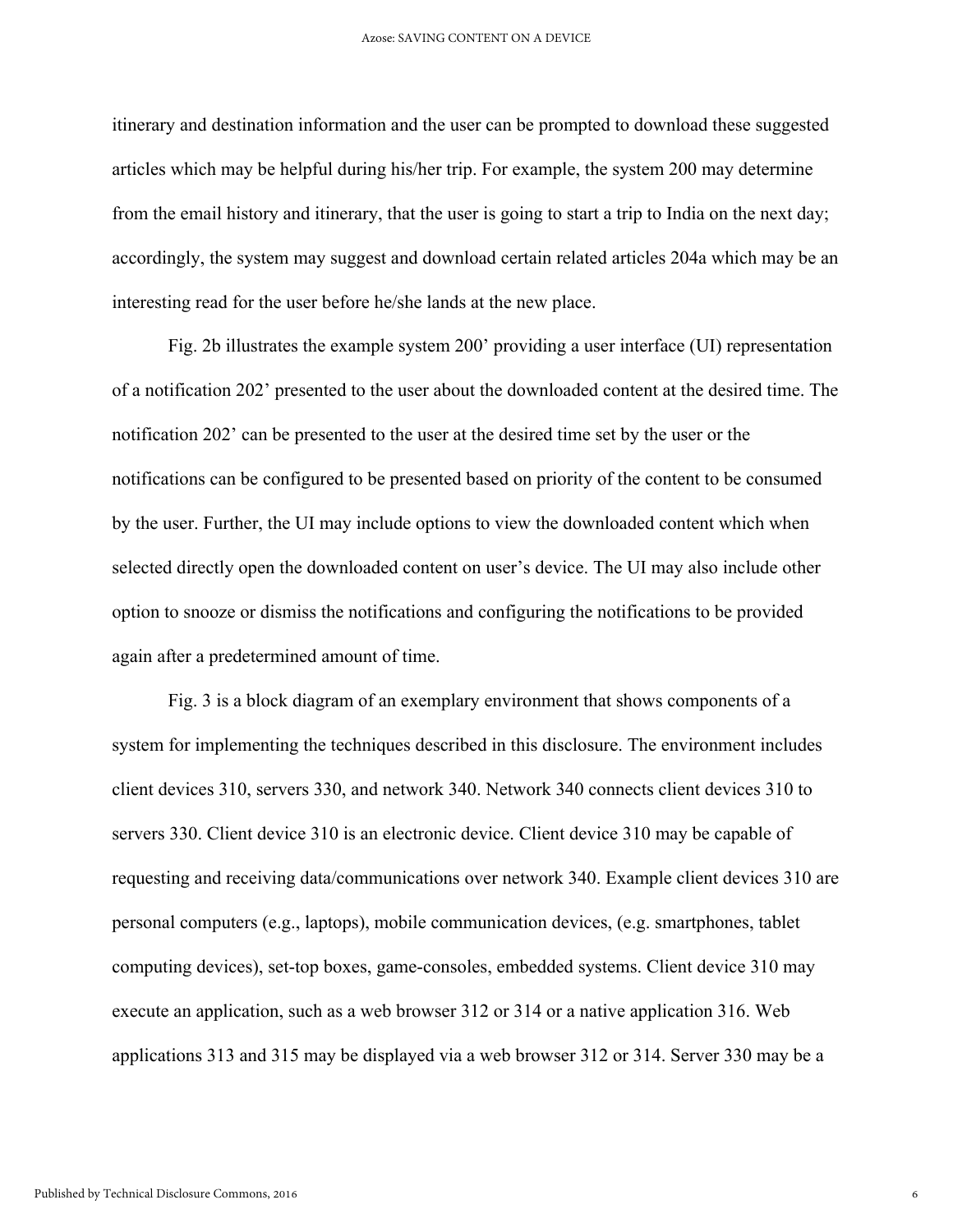web server capable of sending, receiving and storing web pages 332. Web page(s) 332 may be stored on or accessible via server 330. Web page(s) 332 may be associated with web application 313 or 315 and accessed using a web browser, e.g., 312. When accessed, webpage(s) 332 may be transmitted and displayed on a client device, e.g., 310. Resources 318 and 318' are resources available to the client device 310 and/or applications thereon, or server(s) 330 and/or web pages(s) accessible therefrom, respectively. Resources 318' may be, for example, memory or storage resources; a text, image, video, audio, JavaScript, CSS, or other file or object; or other relevant resources. Network 340 may be any network or combination of networks that can carry data communication.

Further to the descriptions above, a user may be provided with controls allowing the user to make an election as to both if and when systems, programs or features described herein may enable collection of user information (e.g., information about a user's social network, social actions or activities, profession, a user's preferences, or a user's current location), and if the user is sent content or communications from a server. In addition, certain data may be treated in one or more ways before it is stored or used, so that personally identifiable information is removed. For example, a user's identity may be treated so that no personally identifiable information can be determined for the user, or a user's geographic location may be generalized where location information is obtained (such as to a city, ZIP code, or state level), so that a particular location of a user cannot be determined. Thus, the user may have control over what information is collected about the user, how that information is used, and what information is provided to the user.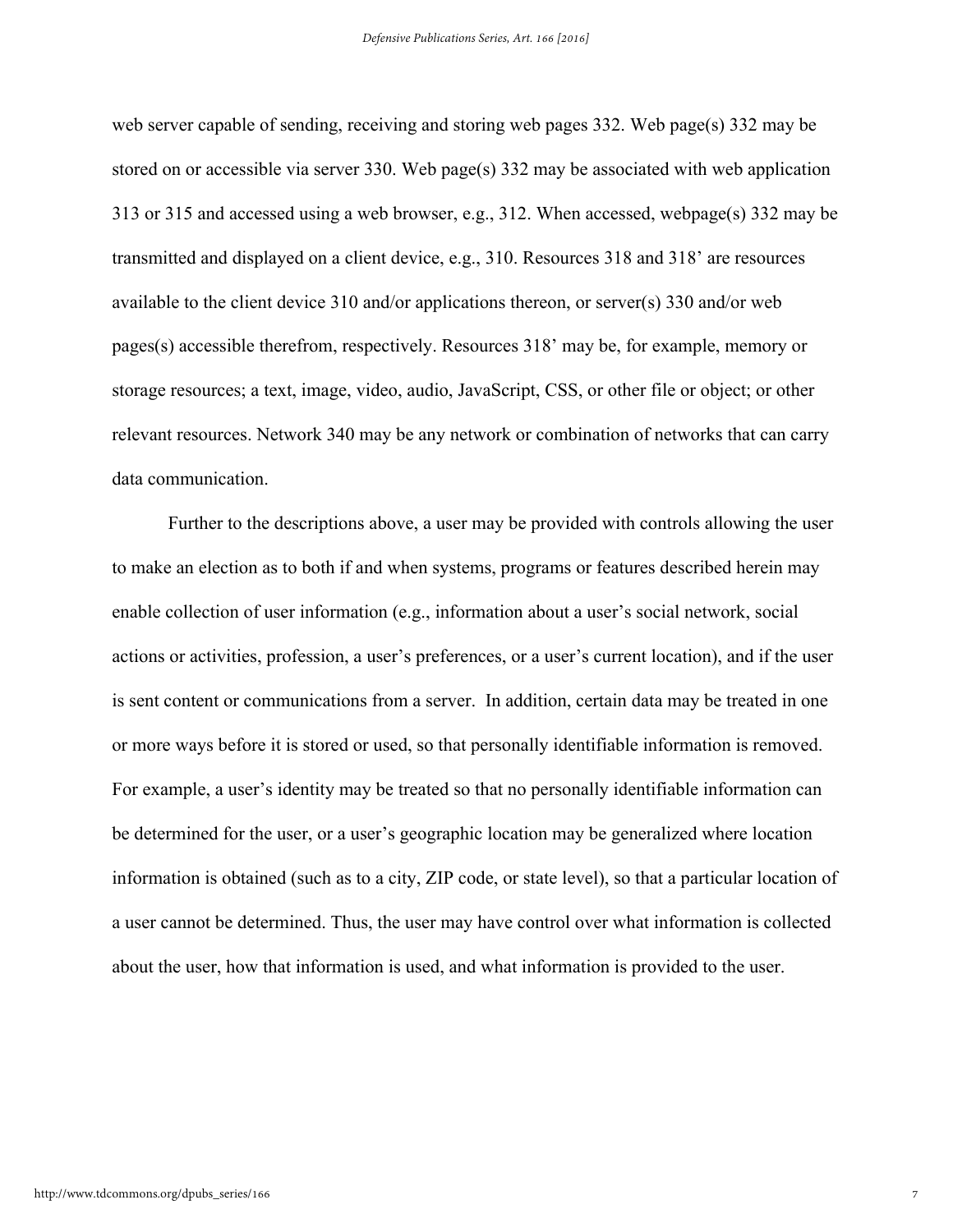#### **DRAWINGS**



Fig. 1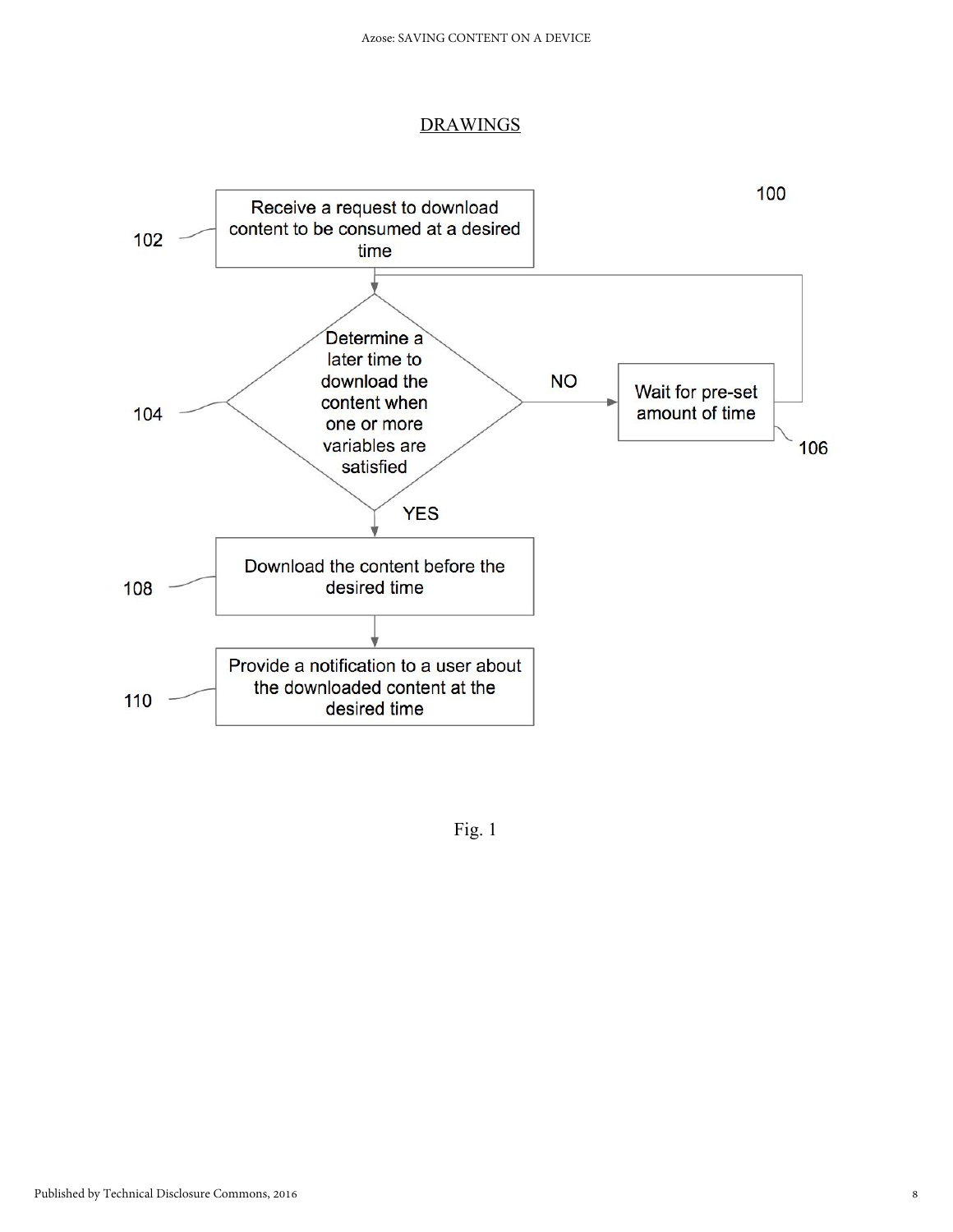